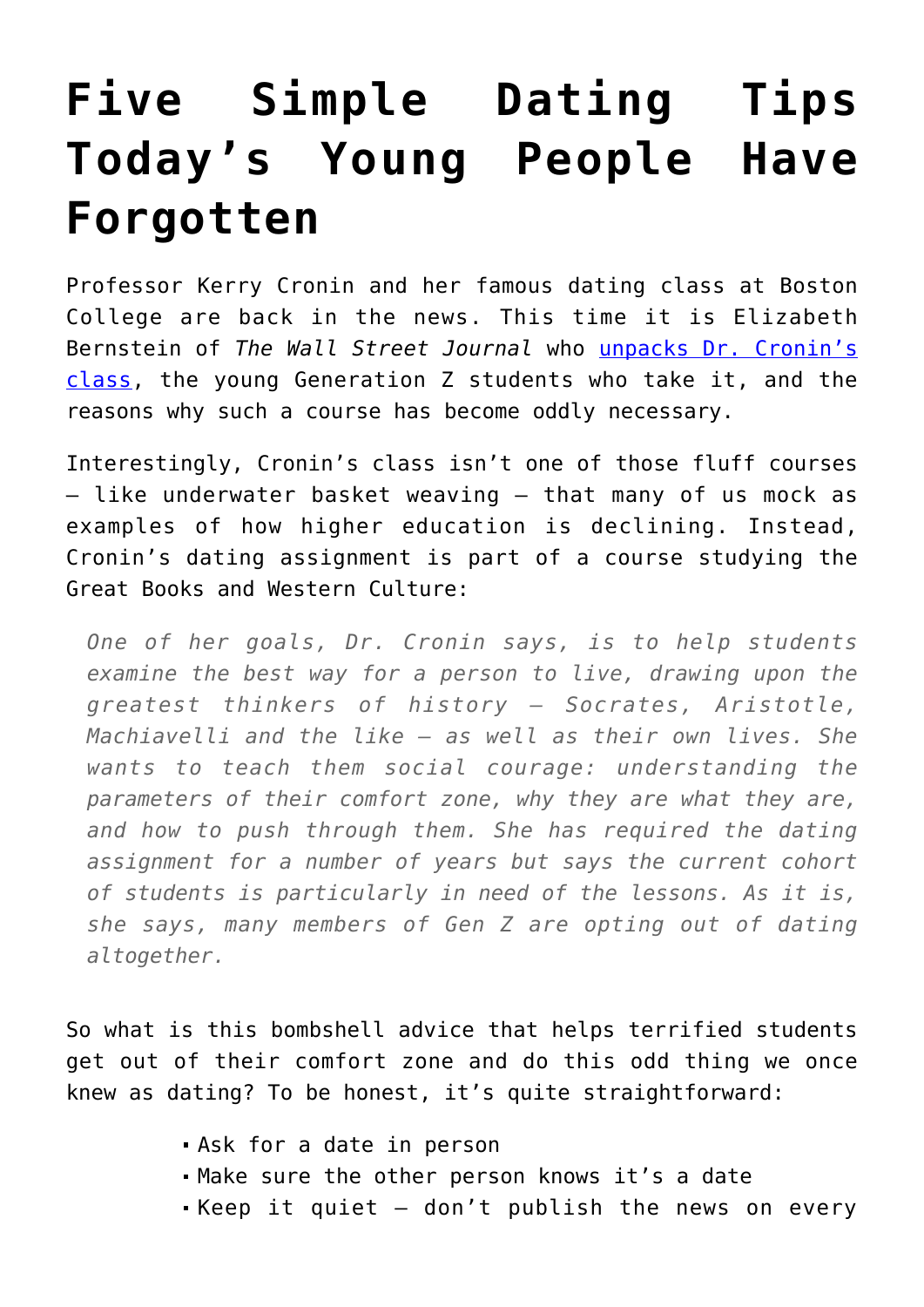social media channel

- Keep it short  $-$  don't drag the date on for hours
- Limit physical interaction

## The reason for the last point is simple:

*"I tell them that hookup culture front loads physical intimacy and then you are left seeing if you want to catch up with emotional intimacy," Dr. Cronin says. "This approach purposely holds off the physical to see if you want both the emotional and the physical intimacy."*

Cronin also encourages parents to be involved in the dating process, but in a specific way: humor.

*"Support them with humor. Let them laugh with you about the stupid stuff about dating and the fear of it. Don't interrogate them or put pressure on them and make the whole project seem like a weighty, serious issue. Don't make it a serious issue. Then they will be afraid of failing because it will seem like a milestone they can't achieve."*

If you think this is pretty basic advice, then you're right: it's plain old common sense. It's common sense to be specific about pursuing someone romantically. It's common sense for a couple to meet on a mental and emotional basis before diving into the physical. It's common sense for young people to seek parental wisdom in a relationship, and it's also common sense for parents to not be overbearing or controlling in the matter.

The thing is, common sense isn't all that common anymore. Today's society applauds itself for being edgy, new, diverse, and a hater of the past.

But is such a "woke" approach to life really working? Would we see happier and better established young people if we re